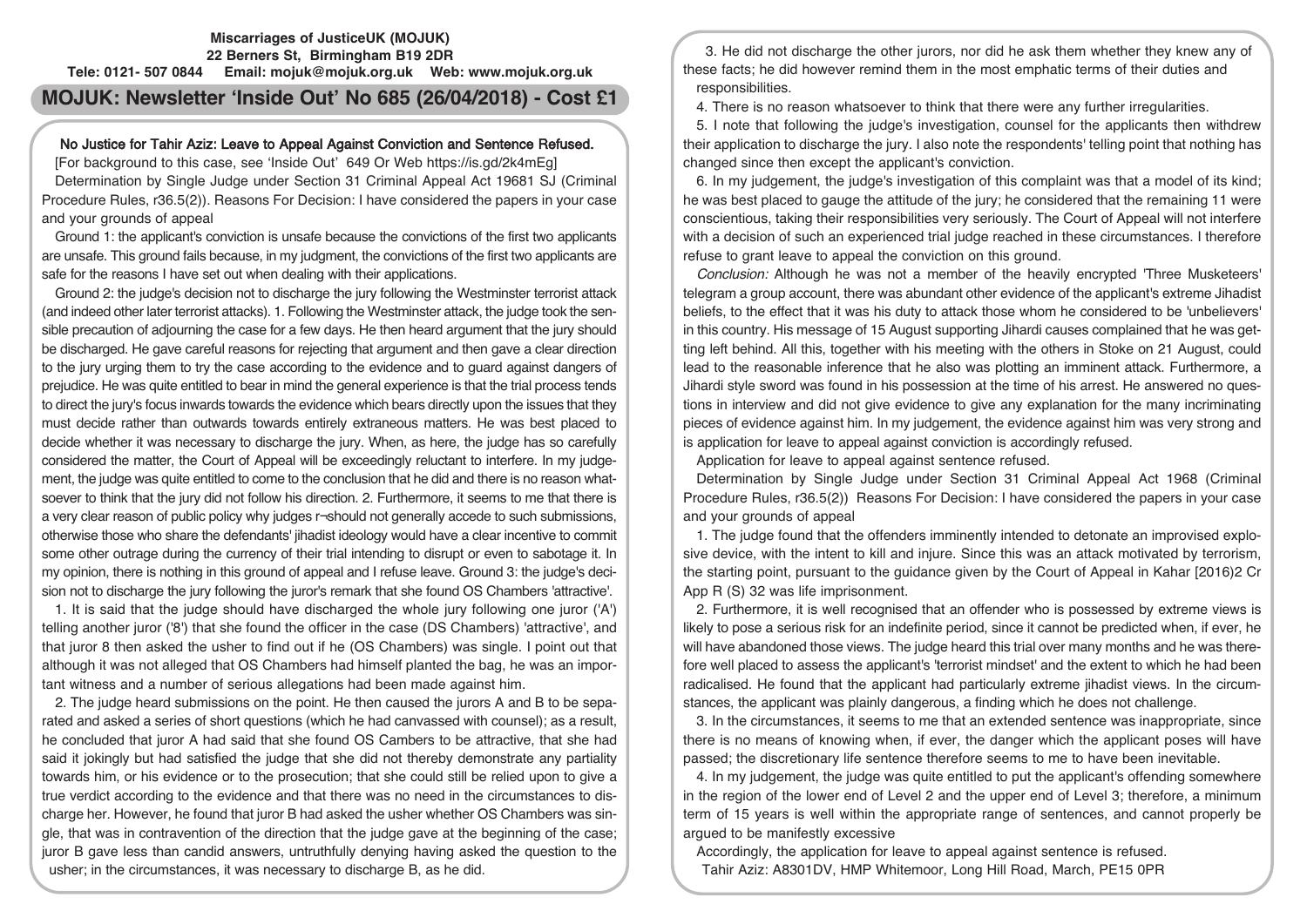## High Court Orders UK Government to Hand Over Police File on Libya Torture

Scottish Legal News: The High Court has ordered the UK government to hand over a suppressed Metropolitan Police file that recommended charges against a senior MI6 officer for his role in the illegal rendition and torture of opponents of Libyan dictator Colonel Gaddafi. The 400-page report was the result of a four-year investigation codenamed Operation Lydd. UK government lawyers have been resisting its disclosure in the ongoing legal claim by Abdul Hakim Belhaj and his wife Fatima Boudchar who were kidnapped, tortured by the CIA, and rendered to Libya with the knowledge and assistance of MI6 in 2004. Fatima was pregnant at the time. The investigating officers recommended Sir Mark Allen, a former top MI6 officer, was charged with misconduct in public office but the Crown Prosecution Service refused to follow that advice. The decision not to charge Sir Mark is subject to a separate legal challenge. Along with the report, the government has also been ordered to hand over evidence given by 75 witnesses, mostly other government officials interviewed by the police. Cori Crider, attorney for Mr Belhaj and Ms Boudchar at Reprieve, said: "Piece by piece the government's wall of secrecy is crumbling. Ministers have fought for years to deny Abdul-Hakim and Fatima justice by using every legal trick in the book. "This categorical police report makes a mockery of their refusal to admit the role of MI6 and Sir Mark Allen in illegal torture and rendition. There is surely only so much longer they can waste taxpayer's money on this fruitless resistance."

## Freedom to Report on the Courts is Vital for a Modern Democracy

Scottish Legal News: When the criminal trial of Paddy Jackson, Stuart Olding, Rory Harrison and Blane McIlroy ended in verdicts of not guilty, a number of reporting restrictions remained in force. Courts have powers to restrict coverage of certain aspects of trials, including the ability to postpone media reporting for a defined time. Following the acquittals in this case, the media carefully considered the law and its obligation to inform the public. We concluded that any previous legal restrictions were no longer required and any perceived actual or real prejudice to the administration of justice had disappeared. Everyone in this country who appears before the court to stand trial  $-$  whatever the charge  $-$  is entitled to, and must receive, a fair trial. That is a birthright. But an equally precious principle is the freedom of the media to act as the eyes and ears of the public at large, and, among their other responsibilities, to observe and report on the criminal proceedings. The principle of open justice requires that the administration of justice must be done and be seen to be done in public. This safeguards objective impartiality, and publicity ensures that trials are properly conducted. It is a valuable check on the criminal process.

People do not fill the courts to the rafters like bygone days, but they must remain open to the public. For their part, the legal profession must do everything reasonably practical to enable them to have access to see what is going on, provided that it does not interfere with the trial process. The media have always played a fundamental role in reporting what goes on in the courts, and, with the fall-off in public attendance, press reporting is even more important to open justice today. Full reporting of criminal trials also promotes public confidence in the administration of justice; it promotes the values of the rule of law and ensures the public fully understand the law they must respect. Equally, any restriction on reporting is an interference with Article 10 of the European Convention of Human Rights  $-$  which enshrines the press's right to freedom of expression  $-$  but also the public's right to receive information. On this basis, the media applied to the court claiming that any order to restrict reporting about any aspect of the proceedings involving Paddy Jackson, Stuart Olding, Rory Harrison and Blane McIlroy should now be rescinded. This would enable the media to fully inform the public about the criminal process as a whole.

On Wednesday 11/04/2018, after legal argument, the court agreed and those restrictions were lifted. One of the impacts of this landmark ruling was to enable the public to be fully informed as to the operation of the criminal justice system and to promote understanding about the operation of the rule of law. To deny a fair trial or to preclude the public from enjoying open justice and the media's freedom of expression is crucially important to any modern democracy. One of the functions of open justice is to guard against repression. Carrying out justice in the light of day ensures that courts do not become, or be perceived to be, political courts like the 15th century Star Chambers. The media's legal challenge was upheld to ensure that justice was open and that the public were fully informed. The public have the right to understand and hear what goes on in our courts through the eyes and ears of the media. The importance of the principle of open justice and of the media's right to report criminal proceedings cannot be underestimated in any modern democracy.

## South Carolina Prison Riot Leaves Seven Inmates Dead

Seven prisoners have been killed and at least 17 others injured in a riot at a maximum security prison in the US state of South Carolina, officials say. Violence erupted at the prison facility on Sunday evening and was brought under control in the early hours of Monday. "This was all about territory, this was about contraband," the South Carolina Department of Corrections said. The deaths were the result of stabbings. All prison guards and law enforcement staff were said to be safe. "These folks are fighting over real money and real territory while they are incarcerated," said Bryan Stirling, director of the South Carolina Department of Corrections.

Over a period of almost eight hours, there were "multiple altercations" at three housing units at the Lee Correctional Institution, the department tweeted on Monday. "The incident at Lee CI resulted in 17 inmates requiring outside medical attention and seven inmates were killed," the department added. Several inmates were stabbed or slashed with homemade knives, while the remainder appeared to have been beaten, Lee County Coroner Larry Logan told the Associated Press. The department said that all staff at the institution in Bishopville were later "accounted for" and that an investigation was under way.

# 3rd Sector Orgs Not Playing Expected Central Role in Reformed Probation Services

Probation reforms have failed to deliver the aim of ensuring that voluntary and third sector organisations play a central role in providing specialist support to offenders, according to Dame Glenys Stacey, HM Chief Inspector of Probation. A new report presents a "bleak and exasperating" picture. Where the third sector is involved, the inspection found the quality of work reasonable overall, but the sector is "less involved than ever in probation services", despite the eagerness of many dedicated people to work with offenders. Government contractual arrangements for the involvement of third sector organisations in probation have been burdensome, disproportionate and "off-putting for all," inspectors found. Some small, local organisations which worked with pre-reform probation trusts have lost the work.

Transforming Rehabilitation (TR) reforms in 2014 created 21 Community Rehabilitation Companies (CRCs) to supervise medium and low-risk offenders, the bulk of more than 260,000 people supervised in the community in England and Wales. The HMI Probation report notes that Ministry of Justice statements at the time of reform "gave the impression that there would be a wide array of organisations involved in the delivery of probation services."

However, in the thematic inspection – Probation Supply Chains - inspectors noted that CRC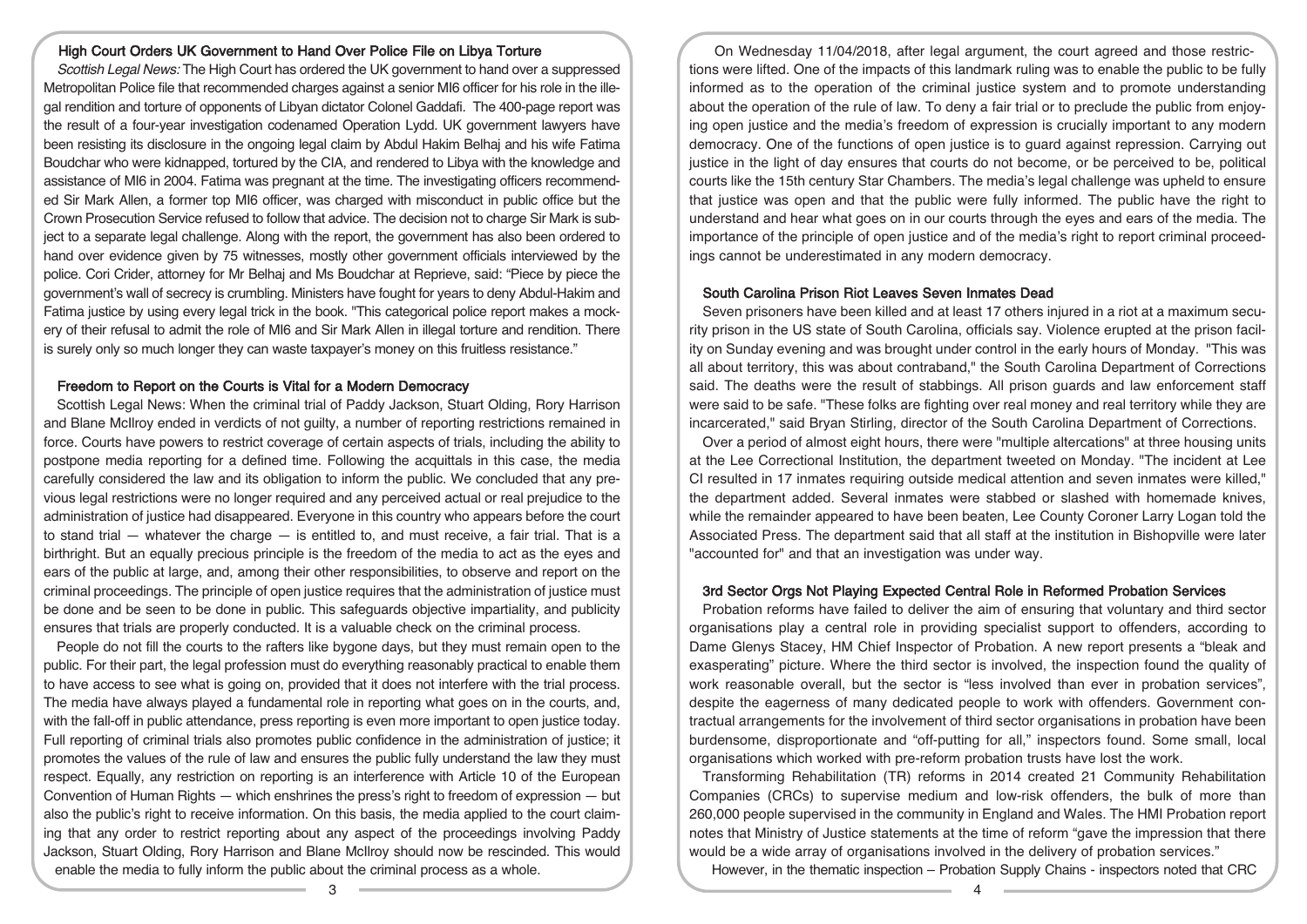operating contracts "do not require CRCs to commission specialist services from the third sector or from others, even in those cases where CRCs expressed in bids their intentions to do that. Instead, they contain varied and somewhat vague statements of intent about CRCs developing their supply chains. CRCs who originally expected to use third-sector organisations have told us that they had hoped to have more comprehensive supply chains in place by now, almost four years on."

Dame Glenys said: "It seems that the third sector is less involved than ever in probation services, despite its best efforts; yet, many under probation supervision need the sector's specialist help, to turn their lives around." It was envisaged that probation "supply chains" would deliver services including help with finding accommodation and training and education. Inspectors reached key conclusions: • The National Probation Service (NPS), responsible for high-risk offenders, "is not buying services from CRCs to anywhere near the extent expected" under Transforming Rehabilitation - for reasons including objecting to the price and doubting the quality. • All CRC owners inspected were concerned about the financial instability and viability of their own contracts with the MoJ. "Their own lack of stability was driving their relationship" with principal and smaller sub-contractors in the third sector and most were looking for further efficiencies and cutbacks. Supply chains delivering services within the community were "generally small scale, and non-existent in some local areas." A "noticeable proportion" of pre-2014 contracts with third sector organisations had been discontinued. • The Ministry of Justice's template contract for CRCs - 'Industry Standard Partnering Agreements' (ISPA) - was "burdensome, and disproportionate to the value of most" of the third sector services being contracted.

On a more positive note, while inspectors found few unusual, niche or innovative services, they commended a 'restorative justice' initiative in Thames Valley. And two CRCs in areas with devolved political powers (Wales and Greater Manchester) had developed models in which the CRCs and NPS "were both contributing knowledge, expertise and resources to influence strategically the provision of local services." Overall, however, Dame Glenys said: "It is an exasperating situation. Third-sector providers remain eager to work in the sector, and we found the quality of their work reasonable overall. Many are providing a more expansive service to individuals than they are paid for. Supply chains are thin, however, and set to get thinner still, as CRCs continue to review and slim down provision. There is no open book policy: we cannot be certain to what extent financial pressures justify a paucity of provision, but it seems very likely that they are largely responsible. As things stand, the future looks bleak for some organisations, and particularly for those individuals who could benefit so much from the services they can provide."

#### Stephen Lawrence: Officer Who Allegedly Spied on Family Named as David Hagan

Movement for Justice (MFJ) : On Tuesday 17th April, the Undercover Policing Inquiry finally released the cover name used by the most notorious of the police spies that infiltrated antiracist organisations during the explosion of anger sparked by the murder of Stephen Lawrence, and at the time of the subsequent Stephen Lawrence Inquiry. This officer, referred to as N81 and part of the Special Demonstration Squad (SDS) operated under the name of 'Dave Hagan.' Movement for Justice (MFJ) was one of the organisations he was sent to infiltrate. He infiltrated other groups including the Socialist Workers party and the anarchist organisation Class War. For us, his partial exposure serves as a reminder of the fears of our enemies, and that racism is increasingly the most important tool of the rich and powerful.

The activities of 'Hagan' and the SDS can't be treated and 'apologised' for as part of a sad history - any more than the detention, deportation and attempted deportation of black British

people of the Windrush generation can be apologised for as 'mistakes' (as in Amber Rudd's forced 'apology' yesterday). They both shed a light on the brutal racism that still lies at the heat of the British state, on its ruthless cynicism and duplicity, and its fear of the struggles of the black, Asian, Muslim and immigrant communities for justice and equality.

Those have been the most dynamic and powerful struggles of the exploited and oppressed over the last four decades, and therefore the biggest threat to our oppressors. It has always been and remains quite clear to black & Asian people that racism is a constant part of day-today life in Britain: in the workplace, in the targeting of black youth by police, in the violent deaths of black people at the hands of the police, in the constantly expanding, racially-defined anti-immigrant laws etc. What is being exposed now, before a much wider audience, is the obsession of the state with trying to sabotage every justice campaign and anti-racist organisation that shines a light on police and state racism.

Stephen Lawrence was murdered by a racist gang in Eltham, south-east London twenty-five years ago this month. His murder was a massive flashpoint for action by the black community and for youth in the fight against racist & fascist attacks and against police racism and cover-up. It became the most famous case to highlight both those expressions of white racism, and the links between them. It followed a series of racist murders and attacks of which the most high-profile were the murders of Rolan Adams in Thamesmead and Rohit Dougal in Erith, and the savage attacks on Quddus Ali and Mukhtar Ahmed in Tower Hamlets - areas targeted by the fascist BNP at the time. A few weeks after Stephen's murder tens of thousands of youth joined an angry, militant demonstration, called by Youth Against Racism in Europe (YRE), that marched on the BNP head-quarters in Welling. In the following autumn a 60,000 strong national demonstration confronted the police in Welling.

From the start, the people involved in the struggle were the targets of police frame-ups (most notoriously of Duwayne Brooks, Stephen's friend and a victim of the same attack) and of infiltration by police spies and agents provocateurs. When four years later, in 1997, the newly elected Labour Government announced a public inquiry into the Stephen's murder, which began its public hearings the following year, the police campaign of obstruction, frame-up and infiltration went into overdrive. It was during that period that 'Dave Hagan' became involved in MFJ (disappearing 2 or 3 years later). Though we were not aware of his role then, our evidence before the Stephen Lawrence Inquiry at the time perfectly summed up the police motivation for his infiltration: "the police would not publicly acknowledge the racist nature of Stephen Lawrence's murder because they see racism as a 'public order' issue, as shown by their concern about the two massive anti-racist demonstrations in the area in the six months following the murder. That is to say, they see black and Asian people, and their response to racism, as the main public order 'problem'." From Oral testimony given to the Stephen Lawrence Inquiry in Tower Hamlets by Movement for Justice on 15/10/1998.

During the Lawrence Inquiry, on the first of two days when the five racist gang members who killed Stephen Lawrence were forced to give evidence, MFJ called and led a demonstration that reversed an attempt to reduce public access. An overflow room with video link was opened, and by day two more people came to watch every word. When the racists finally left they were subjected to an angry reception by many hundreds of mainly black youth fighting for justice. It was a crucial turning point in that inquiry.

Several years after the Inquiry, Peter Francis publicly exposed the role of the SDS, of which he had been part. Francis had briefly been an undercover officer in the Kingsway College Anti-Fascist Group (a forerunner of the MFJ) at the time of the second Welling demonstration,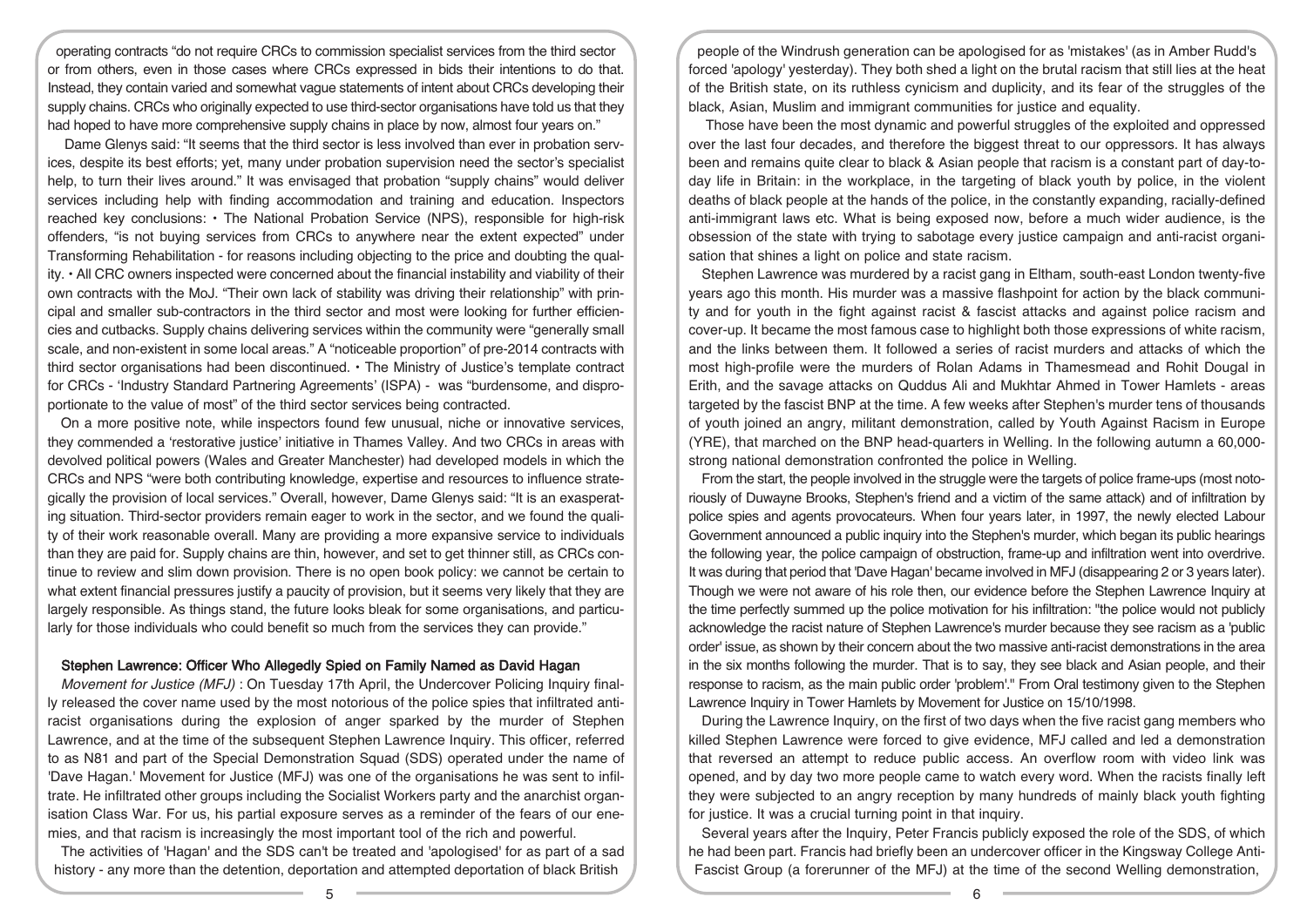and was then moved to infiltrate Militant Labour (now the Socialist Party) the organisation that established the YRE. While his speaking out began the systematic exposure of the operations of the SDS that led to the present Undercover Policing Inquiry, it has been the tireless determination of all the individuals and groups spied upon who have relentlessly held the police to account and demanded an end to the cover up.

MFJ bases itself on the real, historic importance of the struggle against racism in Britain, on its inspiring character for new generations of youth, and on the social power of black, Asian, Muslim and immigrant communities. Peter Francis, 'Dave Hagan,' and various other provocateurs we have dealt with since then have not been capable of diminishing that fight.

#### Momen Motasim The Crown Prosecution Service and Another

1. These proceedings concern a claim brought by Momen Motasim, the respondent in respect of his continued detention in custody during the course of criminal proceedings. The respondent seeks damages for alleged breaches of Art.5(1)(c) and 5.3 rights under sch.1 of the Human Rights Act, 1998. His claim is brought against the Crown Prosecution Service and The Commission of Police of the Metropolis, "the Appellants".

2. The proceedings were issued on 6th October 2016 in response to which the appellants made an application to strike out the statement of case pursuant to CPR 3.4(2)(a). The appellants contended that the statement of case disclosed no reasonable grounds for bringing the claim. The appellants filed no evidence and served no defence before issuing the application.

3. On 15th August 2017, the application was heard before Master Davison who dismissed the application and made orders as to costs. The appellants issued an application to this court for leave to appeal, permission having been refused by the Master. The application for leave was served out of time, however, an extension of time was granted by the court with permission to appeal. The appellants, therefore, seek to appeal the order of Master Davison who dismissed the application under CPR 3.4(2)(a).

4. Further, after issuing the application for leave to appeal but before it was granted, the appellant's made an application under CPR 24 for summary judgment against the respondent. The appellants wish the court to determine the Part 24 application immediately after determining the appeal should it be necessary. Subject to any further order of this court it has been the intention of the appellants for the Part 24 hearing to take place should the appeal be unsuccessful. The respondents objects to such a course.

Background: 5. The respondent is aged twenty-four. On 24th September 2014 when he was aged twenty one, he was arrested with other men upon suspicion of possession of firearms. At the time of his arrest, the respondent was inside a flat where a prohibited firearm, a silencer and ammunition were present. When the police arrived executing a search warrant, it was observed that the firearm, silencer and ammunition were thrown separately from an upstairs bedroom window. The respondent who was inside the bedroom was seen to look from the window through which the items had been thrown.

6. Subsequently, on 13th October 2013, the respondent was re-arrested for terrorism offences. On 27th October 2014, he appeared before the Central Criminal Court upon a preliminary hearing and a further hearing on 30th January 2015. Together with four other men, he appeared on a seventeen-count indictment upon which he was charged with conspiracy to murder, contrary to s.1(1) of the Criminal Law Act, 1977 and preparation of terrorist acts contrary to s.5(1) of the Terrorism Act 2006. A further three counts relating to firearms also appeared on the indictment.

7. The respondent through his legal representatives made an application to dismiss the proceedings against him on the basis that there was insufficient evidence for a reasonable jury to convict him. The hearing date for the application was dated 15th May 2014. Shortly before that date, the first appellant, the Crown Prosecution Service, identified material in the possession of third-party agencies which had not been disclosed to the defence. This material concerned only the respondent and not his co-accused. It was said by the first appellant that this material had not been within its possession or control or that of the second appellant before its discovery in May 2015. Due to the nature of the material and its sensitivity, the prosecution satisfied itself that the material was disclosable but made a claim before the trial judge of public interest immunity so as to withhold its disclosure.

8. This decision as to the need to disclose subject to the claimed immunity, was in compliance with the duty of the prosecution under s.1 and s.7(a) of the Criminal Procedure and Investigations Act, 1996. Section 3 provides as follows: "The prosecutor must – (a) disclose to the accused any prosecution material which has not previously been disclosed to the accused and which might reasonably be considered capable of undermining the case for the prosecution against the accused or of assisting the case for the accused or (b) give to the accused a written statement that there is no material for the description mentioned in para.(a)." Section 7(a) provides a continuing duty on the prosecutor to disclose material following the same test as under s.3 of the Act.

9. The application was heard by the trial judge on 9th June 2015, after a ministerial certificate confirming that the material was highly sensitive, had been signed on 4th June 2015. The trial judge nevertheless directed that the material could be disclosed, failing which the prosecution would have to consider its position against the respondent. The following day, 10th June 2015, the prosecution offered no further evidence against the respondent and he was released from custody in which he had been detained since his arrest over a nine-month period earlier. The trial against the co-accused continued and all were convicted either by their plea of guilty or by a jury and were sentenced to significant terms of imprisonment. The respondent gave notice of the intention to make a claim against the appellants on 21st September 2015 and subsequently commenced these proceedings.

The Claim: 10. The respondent makes his claim for damages and other relief based upon a breach of his Art.5 rights under sch.1 of the Human Rights Act, 1998. In particular, he claims that the appellants, as public authorities, have acted in a way which is incompatible with his convention rights under Art.5.1(c) and 5.3 under sch.1 of the 1998 Act. They provide as follows: "The right to liberty and security. 1. Everyone has a right to liberty and security of person, no one shall be deprived of his liberty, save in the following cases and in accordance with a procedure pressured by law. (c) The lawful arrest or detention of a person effected for the purpose of bringing him before the competent legal authority on reasonable suspicion of having committed an offence or when it is reasonably considered necessary to prevent his committing an offence or fleeing after having done so… 3. Everyone arrested or detained in accordance with the provisions of para.1(c) of this article shall be brought promptly before a court or other officer authorised by law to exercise judicial power and shall be entitled to trial within a reasonable time or to release pending trial. Release may be conditioned by guarantees to appear for trial…everyone who has been the victim of arrest or detention in contravention of the provisions of this article shall have an enforceable right to compensation."

11. The main thrust of the claim is that if not before, then on discovery of the sensitive material which gave rise to the prosecution offering no further evidence against the respondent, the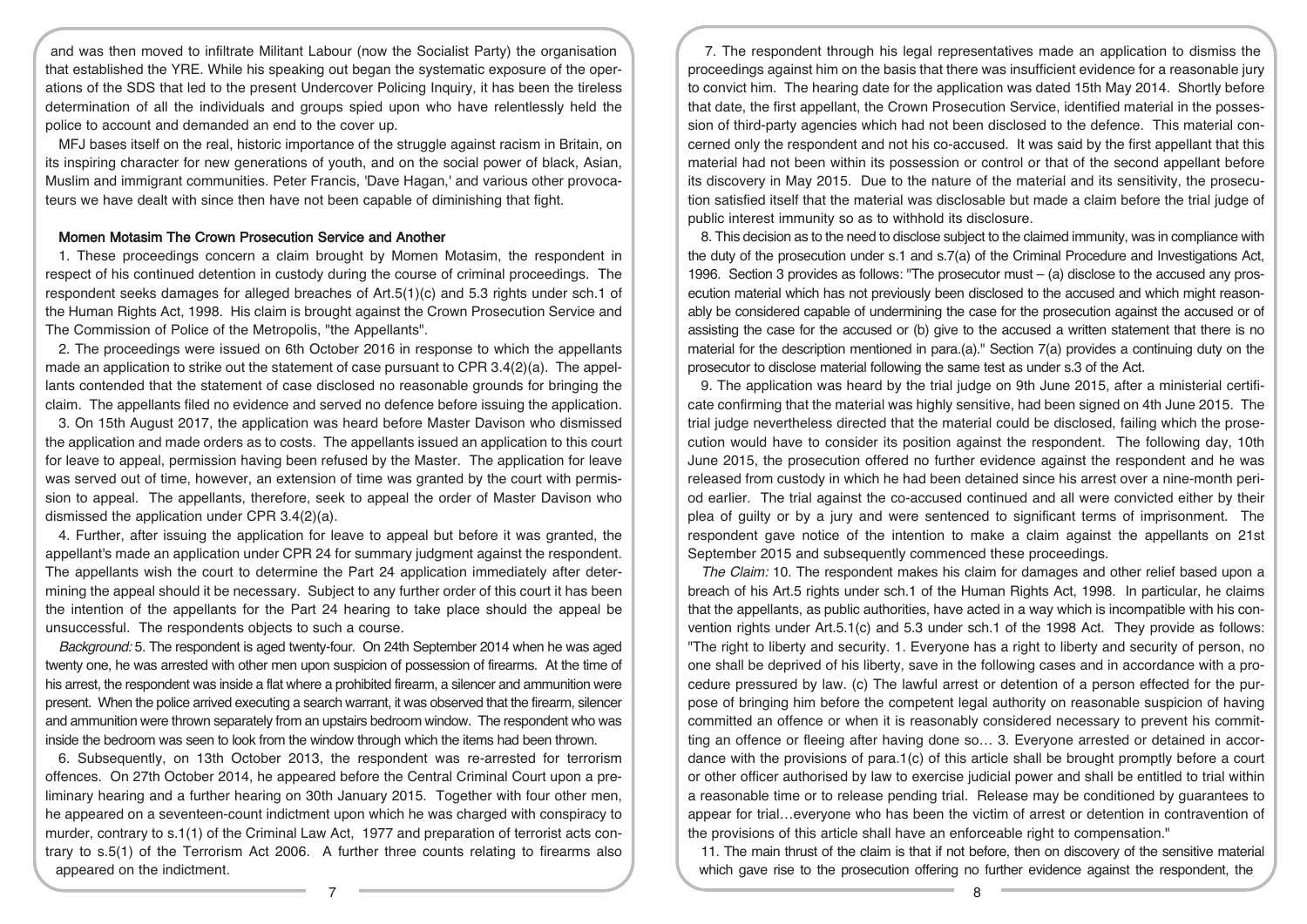appellants no longer had a reasonable suspicion that the respondent had committed an offence or offences. He argues that this is a necessary inference from the cessation of proceedings against him. He also claims that the appellants should have discovered this information sooner, which would have led to his earlier release from custody. It is, of course, significant in these proceedings that the respondents nor his legal representatives have any knowledge of the contents of the material that was not disclosed by the prosecution in criminal proceedings.

The Appellants' Case: 12. Whilst the appellants have not yet served a defence to the Particulars of Claim, their claim may be shortly stated. The statutory duty of disclosure within the 1996 Act is for any material which may undermine the prosecution case or assist the defence. This does not mean that such material is necessarily of such significance or importance as to negate a reasonable suspicion of a criminal offence by the respondent, nor of the remaining reasonable prospect of conviction at trial. The reason for the immunity claim cannot be revealed, still less the contents of the material. The appellants argue therefore, that the respondent is required to speculate as to the significance of the material. Beyond that, it has some relevance in undermining at least part of the prosecution's case or of assisting in some way the defendant's case.

13. The appellant's application under CPR 3.4(2)(a) was heard by Master Davison who gave a detailed ruling appearing in the appeal bundle at p.136-143. The application was refused on two grounds; that the appellants bore a burden whether legally or evidentially to justify the continued detention of the respondent because he was unable to prove his case of unlawful detention without knowing all of the evidence (para.22-23 of the ruling), separately, it was not possible to conclude that the claim would not succeed as disclosing no reasonable grounds (para.24-29).

The Appellants' Submissions on Appeal: 14 It is submitted by the appellants that the Master was wrong in law to extend the common law burden of proof in the case of alleged convention breaches, (ground one), further that the Master wrongly discounted the appellants' submissions that the claim is speculative when he was anticipated what the withheld material had been (ground two). In addition, the appellants raised a public policy observation, namely that permitting the claim in circumstances where the respondent is unable to establish the significance of undisclosed material in the case against him in criminal proceedings will open the flood gates for claims in all cases where the prosecution, after an unsuccessful application for public interest immunity, offered no further evidence.

Respondent's Submissions on Appeal: 15 It is argued by the respondent that the master correctly dismissed the application. The fact that the case was dropped against the respondent when this material was not disclosed must, by inference, mean it was significant to his defence or to the undermining of the prosecution's case against him. The respondent also argues that the delay in the criminal proceedings when the decision to offer no evidence could have been made earlier, extended the period of his detention in breach of his Art.5.3 rights.

Discussion and Conclusions: 16. This appeal is confined to whether the refusal by the Master to grant the application under CPR 3.4(2)(a) was wrong or unjust - See CPR 52.21. It was brought by the appellants before serving a defence. It does not involve an assessment of the evidence, but an examination of the respondents' statement of case. The power to strike out a statement of case is discretionary but may be done, "If it appears to the court (a) that the statement of case discloses no reasonable grounds for bringing...the claim." – CPR  $3.4(s)(a)$ 

17. This is a stricter test than that engaged in an application for summary judgment under CPR 24. Some assistance in identifying the sort of case where a strike out has or may be granted are contained in the Practice Direction 3A at para.1.4: "The following are exam-

ples of cases where the court may conclude that Particulars of Claim (whether contained in a claim form or filed separately) fall within r.3.4(2)(a) (i) those which set out no facts indicating what the claim is about, for example, 'money owed £5,000' (ii) those which are incoherent and make no sense (iii) those which contain a coherent set of facts but those facts, even if true, do not disclose any legally recognisable claim against the defendant."

18. The wording of CPR 3.4(2)(a) clearly involves an assessment of the pleaded claim without considering the evidence or inferences that might or might not be drawn from undisputed facts. It has been said in cases where the jurisprudence is developing that the claim should not be struck out unless the court is certain that the claim is bound to fail. See Hughes v Colin Richards & Co [2004] EWCA Civ 266. Whilst not a case whose facts are directly on point, the principle is clear when dealing with an application to strike out.

19. In this case, the respondent's pleaded case for damages due to an alleged breach of Art.5 rights is not unusual. But for the material that was withheld by the prosecution and which led to his acquittal and release from detention, the claim would be conventional. The respondent, however, does not know what the material is, nor its effect on the strength of the criminal case against him. Not unnaturally, he seeks to infer that it must have removed any prospects of a successful conviction, otherwise the case would have proceeded. However, this does not necessarily follow. All that can be said at this point is that the material must have undermined the prosecution case in some way and/or assist the defence case in some way.

20. The appellants' submission that this means that the respondent's case is based on pure speculation and therefore should be struck out, overstates the position. The information exists which may support or remove an essential ingredient of the case for the respondent. The withheld material in the possession or control of the appellants exists. It cannot be argued therefore that the respondent's case is based on speculation in the sense that it cannot be known, when it can be discovered relatively easily. Although the material is sensitive, the Civil Procedure Rules are apt to allow dealing with such information in the context of civil litigation. See for example, CPR 31.16 (Application for pre-action discovery), CPR 31.12 (Application for specific discovery) and CPR 31.19 (Application to withhold disclosure) and CPR 82 (Closed material proceedings).

21. Therefore, whilst the respondent does not know what the withheld material is and is seeking to infer its effect, it is not speculation when the rules provide a mechanism for him to obtain disclosure. The court will be able to examine the material and form an assessment, as occurred in the criminal proceedings as to whether it must be disclosed or not and what conclusion may be drawn in the context of these proceedings..

22 Accordingly, I do not find that the respondent's statement of case discloses no reasonable grounds. I am satisfied that the Master's decision on that ground was correct and, on that basis, this appeal fails. I do not consider that it is necessary for me to decide whether the Master was wrong in law when he found that a burden of proof falls onto the appellant in the circumstances of a convention-based claim for damages for deprivation of liberty. I see the force of the argument both ways, but it should be for another court to decide that point of law.

23. I turn now to the application under CPR 24 for summary judgment. Although the court directed that this application shall follow the appeal, this was subject to further order. I do not consider that it is appropriate in this case, although it might be so in other cases. In my judgment, any consideration of the merits of the claim needs to be based on knowledge by the court of the contents of the withheld material. It will be unrealistic to expect the court to make a ruling when the critical material is not known. Further, such an application would need submissions based on that material, whether it was disclosed or not. That stage has not yet arisen.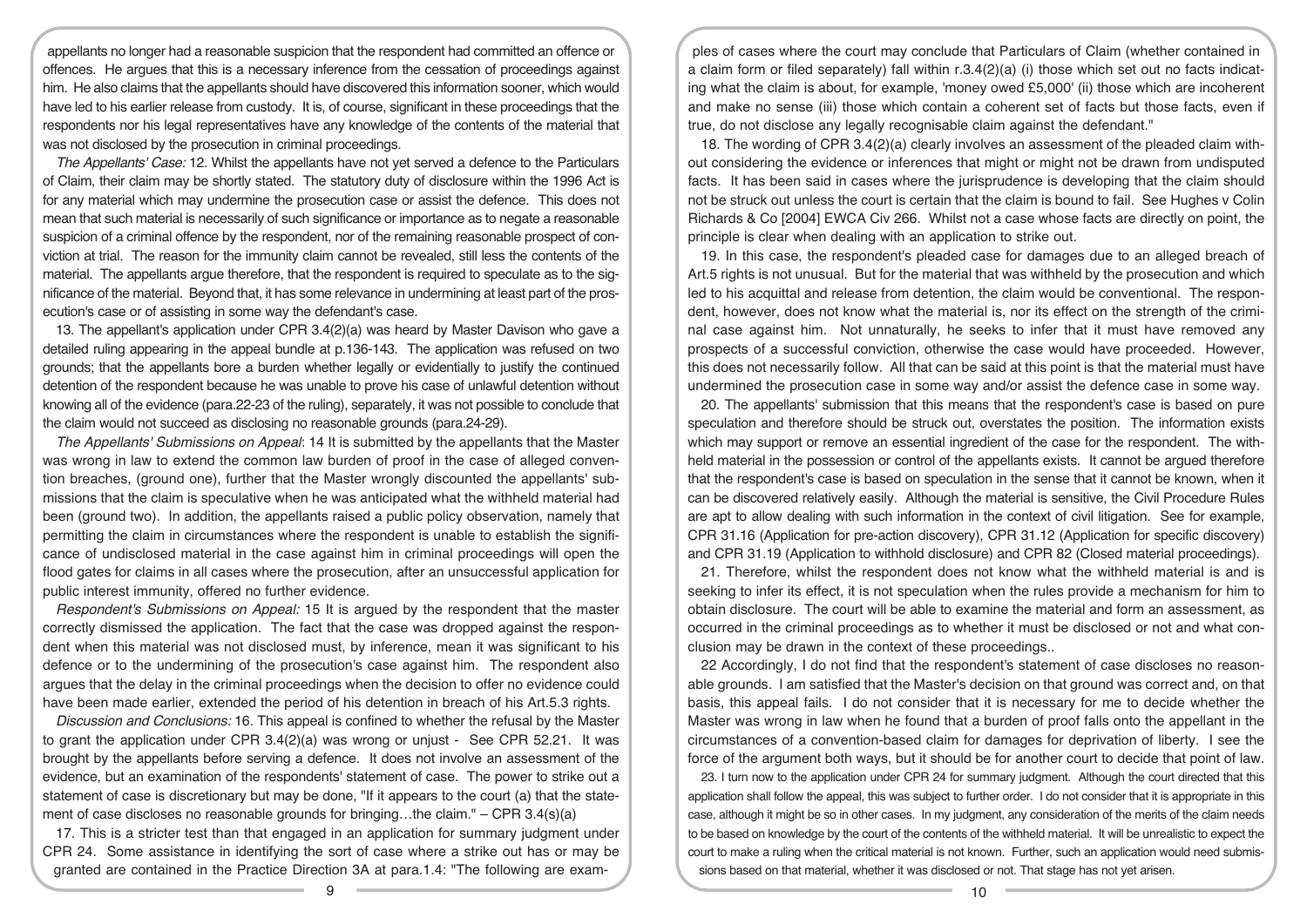24. Accordingly, I shall adjourn the application under CPR 24 for determination by a Master. In the meantime, I will make directions for the service of applications under CPR 31.12 and CPR 31.16 relating to the withheld material. It will be necessary for further case management orders to be made to ensure that any closed material procedure can be followed before the CPR Part 24 application can be heard. I will allow the parties to draw up the order for the court's approval.

25. Finally, I consider that it is necessary to make it clear that in cases such as this where sensitive material may need to be disclosed and where that material is at the heart of the case, the claimant should make an application for pre-action disclosure under CPR 31.16 and not issue proceedings until that application has been concluded. In the event that limitation issues arise, then that can be preserved either by agreement or by application to the court.

26 Further, if proceedings are issued, then an application for specific disclosure should be made as soon as possible. This will allow the case to be dealt with fairly and expeditiously and consistent with the overriding objective of CPR Part 1.

### UK: Backlash After Man Becomes First Person Convicted Under Laws He Wanted Enforced

Companies House, the UK registry of companies, is widely known to be filled with fraudulent registration information about directors, addresses and ownership, and it's this willingness to tolerate fraud that has made the UK one of the first ports of call for criminals and looters looking to launder their fortunes. For years, an activist named Kevin Brewer tried to get Companies House to improve its fraud-monitoring. Companies House initiated a prosecution for fraudulent registration information. They prosecuted Brewer. He is the first person ever convicted for fraudulent company registration. Companies House has issued a triumphant press release, declaring their enforcement arm's relentless prowess. They don't mention whether they're going to prosecute any actual criminals, or whether they're confining all enforcement to whistleblowers who make fools of them.

Scottish Legal News: Kevin Brewer, has become the first person prosecuted in the UK for registering false company information after a stunt he organised to demonstrate the weakness of enforcement. Businessman Mr Brewer registered two companies, in 2013 and 2016, with government ministers listed as directors and shareholders - in a bid to show how easily false information can be registered. The first, John Vincent Cable Services Ltd, named the former Business Secretary Vince Cable as director and shareholder. The second, Cleverly Clogs Ltd, named Baroness Neville-Rolfe, the minister with responsibility for Companies House; James Cleverly MP; and an imaginary Israeli national, Ibrahim Aman, as directors and shareholders without their knowledge.

Mr Brewer notified the ministers and the press at the time of both company registrations in a bid to highlight how easily false company information can be registered with Companies House. However, he was instead charged with breaking section 1112 of the Companies Act 2006, which came into force in 2009. Mr Brewer pleaded guilty and has now been fined £1,602 and ordered to pay costs of £10,462.50 and a victim surcharge of £160.

In a government press release issued following the prosecution, Business Minister Andrew Griffiths claimed the outcome showed "the Government will come down hard on people who knowingly break the law and file false information on the company register". Mr Griffiths added: "Companies House works hard to protect and continually upgrade the company register, identifying potentially criminal activities and working closely with law enforcement bodies to help bring those perpetrators to justice." However, a viral Twitter thread highlighting Mr Brewer's campaign work has helped to precipitate a social media backlash against the prosecution and the government's "boastful press release".

# Prisons (Substance Testing)

Bim Afolami, Conservative: Drugs in our prisons are a major problem, which we need to do more to tackle. A recent review by Her Majesty's inspectorate of prisons in 2015 showed that 52% of prisoners had used drugs in the two months before they went to prison. A survey from 2016-17 showed that 31% of female prisoners and 47% of male prisoners found it easy or very easy to get drugs in prisons. In 2016, there were almost 11,000 incidents of drug finds in prisons in England and Wales alone, with 225 kg of illicit drugs recovered.

Psychoactive drugs are a newer problem for our prisons system and for our society, but they are a growing and dangerous problem, and further action is needed. These drugs are often incorrectly termed "legal highs". Not only do they alter the mind in broadly similar ways to class A drugs, but they have particularly pernicious and damaging effects on mental health—on issues such as anxiety and depression. A recent Centre for Social Justice report in 2015 suggested that a majority of prisoners had tried Spice, a particularly famous psychoactive drug. Last July, the former prisons and probation ombudsman, Nigel Newcomen, said that 79 deaths were directly linked to psychoactive substances between June 2013 and September 2016.

So what does this Bill actually do? Currently, the Prison Service can test for prohibited drugs specified under the Misuse of Drugs Act 1971. In order to add a newly formed and manufactured psychoactive drug to this list of prohibited drugs, the Government need to manually add each and every psychoactive drug to it. As Members will fully appreciate, that can be cumbersome and time-consuming. It is relatively easy for drug manufacturers and chemical experts to get around the law. They do that by producing slightly different versions of these psychoactive drugs, which means that our Government and Prison Service are entirely reactive and slow. As a result of our legislative process, the Government can get a psychoactive drug added to the banned list only after it is already doing a huge amount of damage to our system.

The Bill is straightforward and simple. It allows a generalised definition of "psychoactive drugs", one provided by the Psychoactive Substances Act 2016, to be added to the statute book, which will allow the Prison Service to test prisoners for any and all psychoactive substances, now and in the future. This allows our Prison Service to be proactive, not reactive. As we go through the legislative process, I would hope to get cross-party and Government support—I can see the Minister of State, Ministry of Justice, the hon. Member for Penrith and The Border (Rory Stewart) in his place—to expand the powers of the Prison Service to test for the misuse of pharmaceutical drugs and to provide for generalised prevalence testing. That would allow prisons to have a better understanding of the drugs that are running through the system.

We spend lots of time in this House debating how to cut the reoffending rates of prisoners. I believe, as I suspect do many Members, that excising the cancer of drugs from our prisons would be one of the most significant things we could do to cut reoffending rates. We know that drugs are a problem, but the Government and the Prison Service are fighting this with one hand tied behind their backs. Let us untie that hand, and untie the hands of prisoners who become addicted to or stay addicted to drugs throughout their time in prison because there are, sadly, too many drugs in our prisons.

If hon. Members are serious about prisons being drug-free, they should support this Bill. If they are serious about rehabilitation of offenders, they should support this Bill. If they are serious about social mobility, by which I mean the ability of men and women to leave prison without the burden of drug addiction, so that they can get on and make the most of their lives, they should support this Bill. I commend it to the House.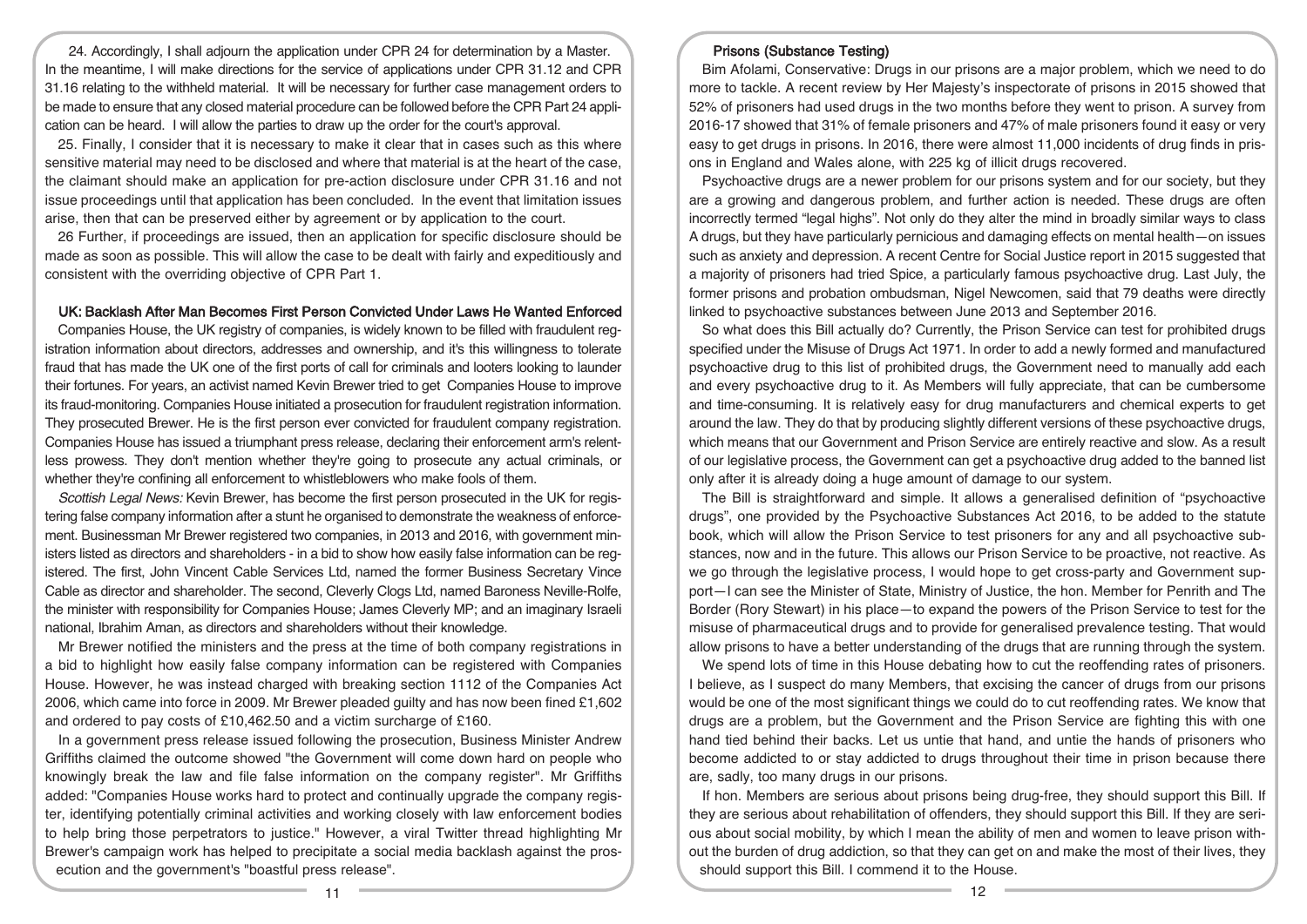## 'Far From Learning From Mistakes of the Past, the Met Is Embracing Them With Relish'

Michael Etienne, 'The Justice Gap': When Bernard Hogan-Howe stepped down as commissioner of the Metropolitan Police, relations between the Met and the Government could scarcely have been more strained. As Home Secretary, Theresa May publicly criticised the Met for being 'too White' and Hogan-Howe of a 'knee-jerk' response to knife crime. Relations with New Scotland Yard hardly improved when Theresa May marked her appointment as Prime Minister with a broadside against the injustices caused by continued racial disparities in the criminal justice system. It is surely no coincidence that Hogan-Howe went on to retire seven months early, albeit part-way through an extension of his initial five-year tenure. With her appointment as his successor, Cressida Dick virtually completed the set of senior policing appointments, often, as now, being the first woman to hold them. That included spells as a deputy and assistant commissioner. Her appointment, was broadly welcomed by the commentariat. One journalist, for example, described it as 'the most dramatic evidence so far of a transformational change in the sociology and direction of British policing'.

Others had profound misgivings. Dick was the officer in command of the operation that led to the killing of Jean Charles de Menezes – an operation that was heavily criticised by an inquest jury. Unsurprisingly, for the de Menezes' family, the catastrophic failure of that operation rendered Dick unfit for promotion. They were not alone. Even before that, Dick had been a leading officer in the divisive Operation Trident, which for many, was predicated on the idea that people in Black communities were more likely to commit crime. That same operation was implicated in the killing of Mark Duggan, which sparked the London Riots in 2011. From this perspective, Dick's promotion was simply the substitution of one establishment face for another. They will not be reassured by the Commissioner's round of media and public appearances in recent weeks.

The Commissioner has been widely reported as favouring 'an Al Capone style' response to the serious violence sweeping the Capital. Targeting those thought to be responsible for serious violence for any criminal offence, just so long as it takes them off of the streets. Al Capone, of course being the prohibition-era kingpin, who was eventually imprisoned not for the countless, robberies, extortions or murders in which he was implicated but for tax evasion. According to The London Evening Standard, we can expect 'even more proactive' policing of so-called known 'hotspots' including 'intelligence-led stop-and-search and the use of specialists in covert tactics'. It is not immediately clear what politicians and police leaders mean when they talk of 'intelligence-led-stop-and-search'. It typically features in debates about the need to 'increase' stop and search. It might be said to be a nod to the systemic misuse of stop and search powers. But too often, the so-called intelligence base is a façade for racial profiling.

As if that wasn't bad enough, there is also a growing recognition within Government that stop and search has a negligible effect on reducing crime. That is a message that community organisations have been trying to have heard for decades. The Government's recently published Serious Crime Strategy for example acknowledged that: Some have questioned whether the reduction in the use of stop and search is driving the increase [in serious violence]. The data do not support such a conclusion. It is true that numbers of stop and searches have fallen as knife crime, gun crime and homicide have risen …but…stop and searches fell between 2010/11 and 2013/14 when knife crime was also falling.

Home Office research made similar findings in 2016, when it was reported that large scale increases in stop and search had: no statistically significant crime-reducing effect from the large increase in weapon searches during the course of Operation Blunt 2. This suggests that the greater use of weapons searches was not effective at the borough level for reducing crime.

The commissioner isn't convinced. For her, the evidence is 'conflicting'. Instead, she has defended a four-fold increase in the Met's use of the power of stop and search without the usual need for reasonable suspicion – Criminal Justice and Public Order Act 1994, section 60. Even where reasonable suspicion is required, a black person, for example, is either five or eight times more likely to be stopped than a white person, depending on which set of figures one is looking at. That pernicious problem balloons where there is no requirement for reasonable suspicion. Research by the Equality and Human Rights Commission found that black people have been 28 times more likely to be stopped under s.60 and Asian people twice as likely than someone who is white. It is difficult to see what evidence would have to be put forward before the commissioner (and others) for them to finally accept that simply 'increasing' stop and search is corrosive of community relations and achieves no significant benefits and counter-productive.

The increased use of s.60 is one of the legacies of Hogan-Howe. Late in 2015, he announced that he would make more use of s.60, linking a reduction in its use with a 25% increase in knife crime. It was this that Theresa May rightly criticised as a 'knee-jerk' reaction, premised on a 'false link' between 'reducing' stop and search and an increase in knife crime. It is notable that the Prime Minister has not repeated her criticism of the Commissioner. Talk is cheap. Also this week, the Commissioner appeared at a debate on policing and counter-terrorism arranged by the Human Rights Lawyers Association. Again, it was noted that Dick was the first Commissioner, ever to attend such a meeting. And again, any cause for optimism arising from that was quickly dispelled. In her opening remarks she described the force as 'more accountable', 'less secretive' and embracing of human rights obligations as a way of improving policing. The system, she said, 'isn't perfect but broadly works'. She went on wistfully to describe the institution that she joined in 1983. She described an institution which at its core was ethical and committed to serving the public but which lost its way later in the eighties and nineties.

1983 was the same year that Colin Roach died in Stoke Newington Police Station. It was said that he shot himself but friends and family immediately felt that the police account was suspicious. Those affected by his death are still asking 'Who Killed Colin Roach?'. As poet Benjamin Zephaniah recalled earlier this year, Roach's death was also emblematic of a wider sense of injustice about the use of sus laws against Black communities. These were powers that allowed officers to stop and arrest individuals acting 'suspiciously'.

The Commissioner went on to say that she was 'very proud' of the progress made by the Metropolitan Police since the turn of the century, including in areas such as community cohesion. She referred specifically to 'the considerable support of communities' for the way that her officers were now deploying, in particular, counter-terror policing strategies. That included the use of Schedule 7 to stop and detain people at ports and airports. She alluded in similar terms to support for the Government's Prevent programme and the use of stop and search powers.

The IOPC has just had its third recent rebrand, this time as the Independent Office for Police Conduct. The IOPC succeeded the Independent Police Complaints Commission , which had been the Police Complaints Authority. Ultimately, whatever its guise, the watchdog has never been able to command the trust of those who rely on it to hold forces like the Met to account. The Mitting Inquiry, setup to examine the practice of undercover officers, including a large number in the Metropolitan Police, forming intimate relationships so that they could spy on their partners and 'friends', is in disarray. The women who describe being tricked into essentially exploitative relationships no longer have faith in the inquiry because officers are being granted anonymity and allowed to provide piecemeal disclosure of heavily redacted documents, which makes it practically impossible to establish accountability for any wrong-